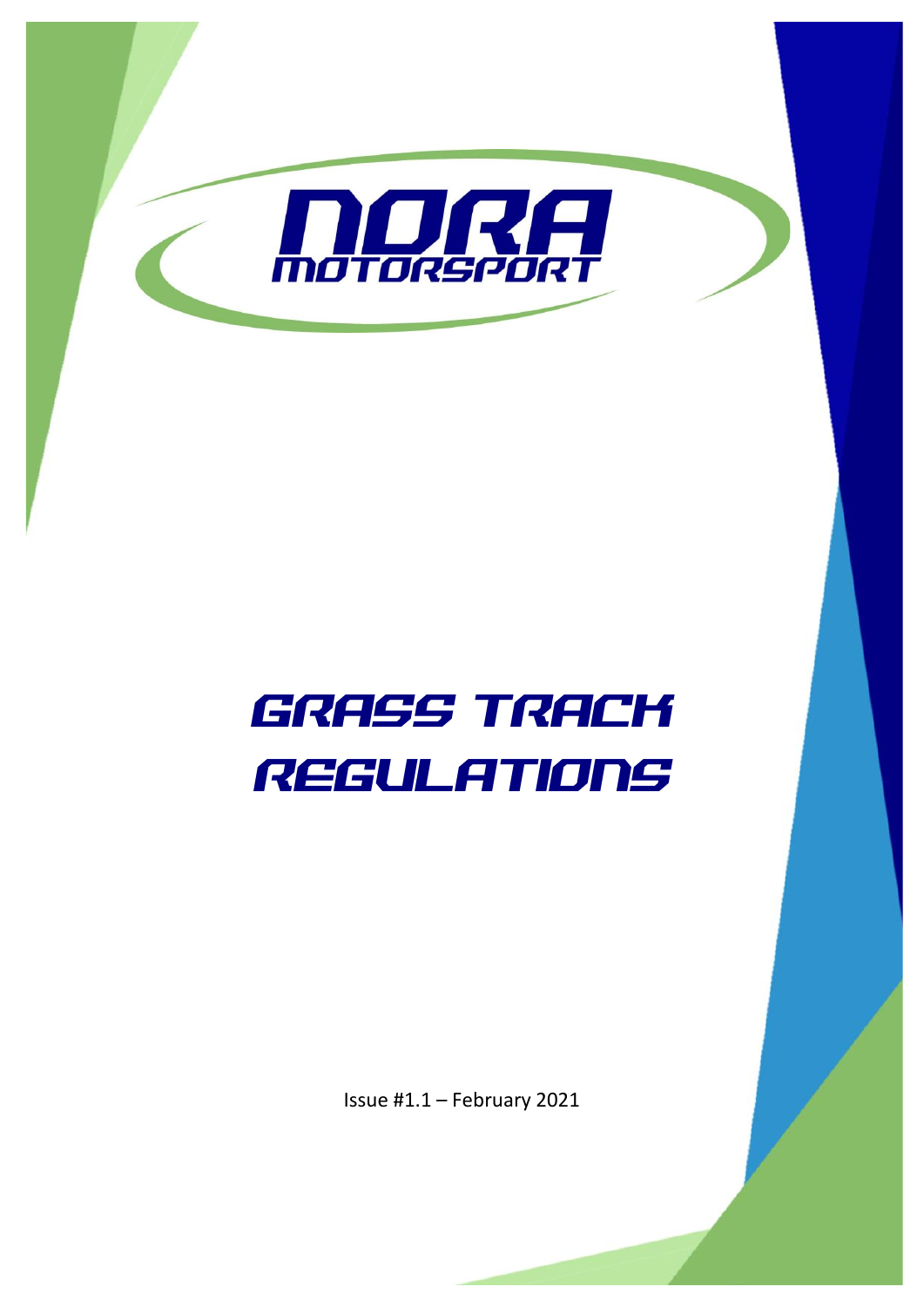Grass Track Regulations v1.1 February 2021 and the control of the Printed:02/11/2019

## VERSION HISTORY

| Version | Date          | Description                                   |
|---------|---------------|-----------------------------------------------|
| 1.0     | November 2019 | Creation of Grass Track Regulations document. |
| 1.1     | February 2021 | Address Update                                |
|         |               |                                               |
|         |               |                                               |
|         |               |                                               |
|         |               |                                               |
|         |               |                                               |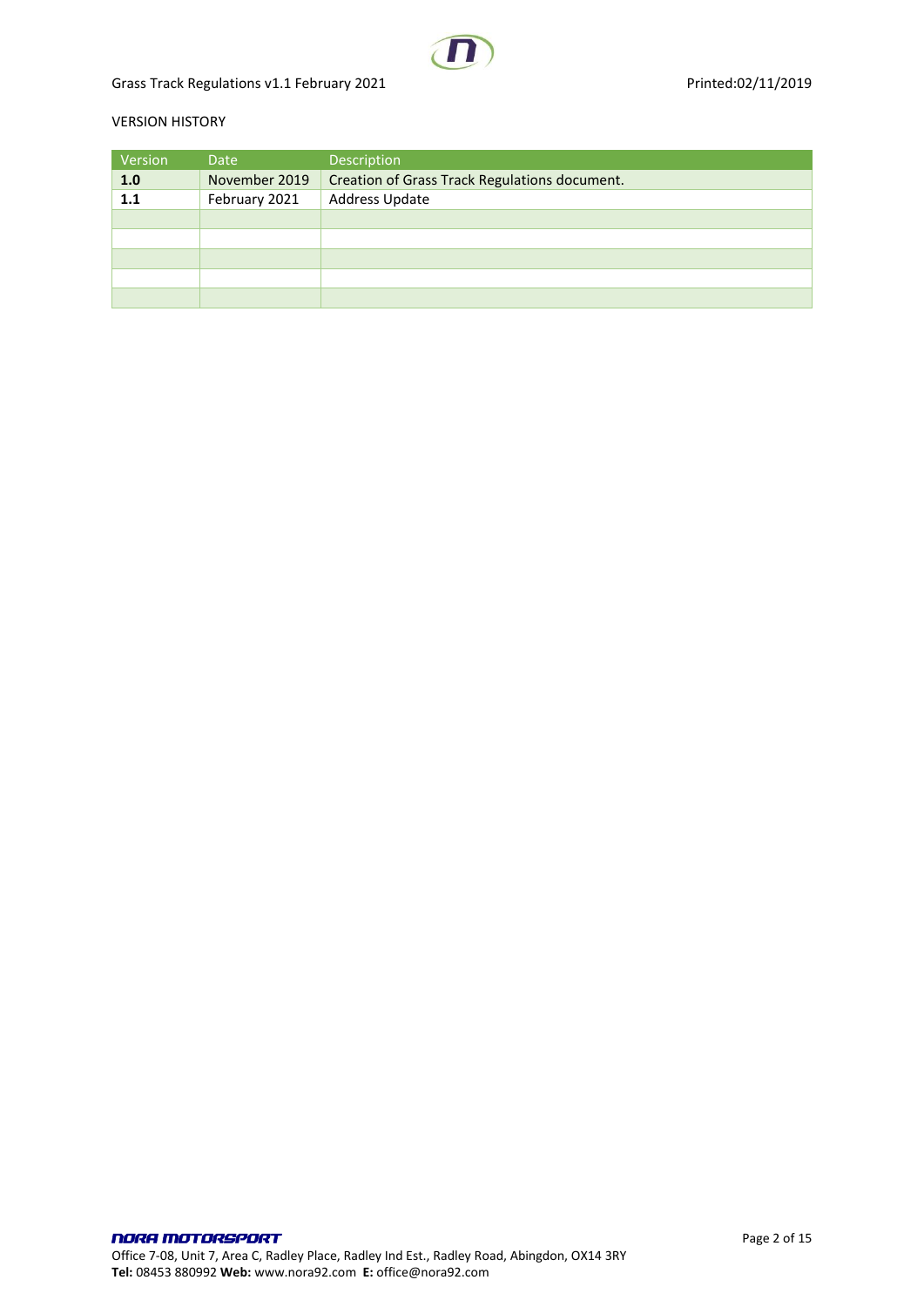

#### **TABLE OF CONTENTS**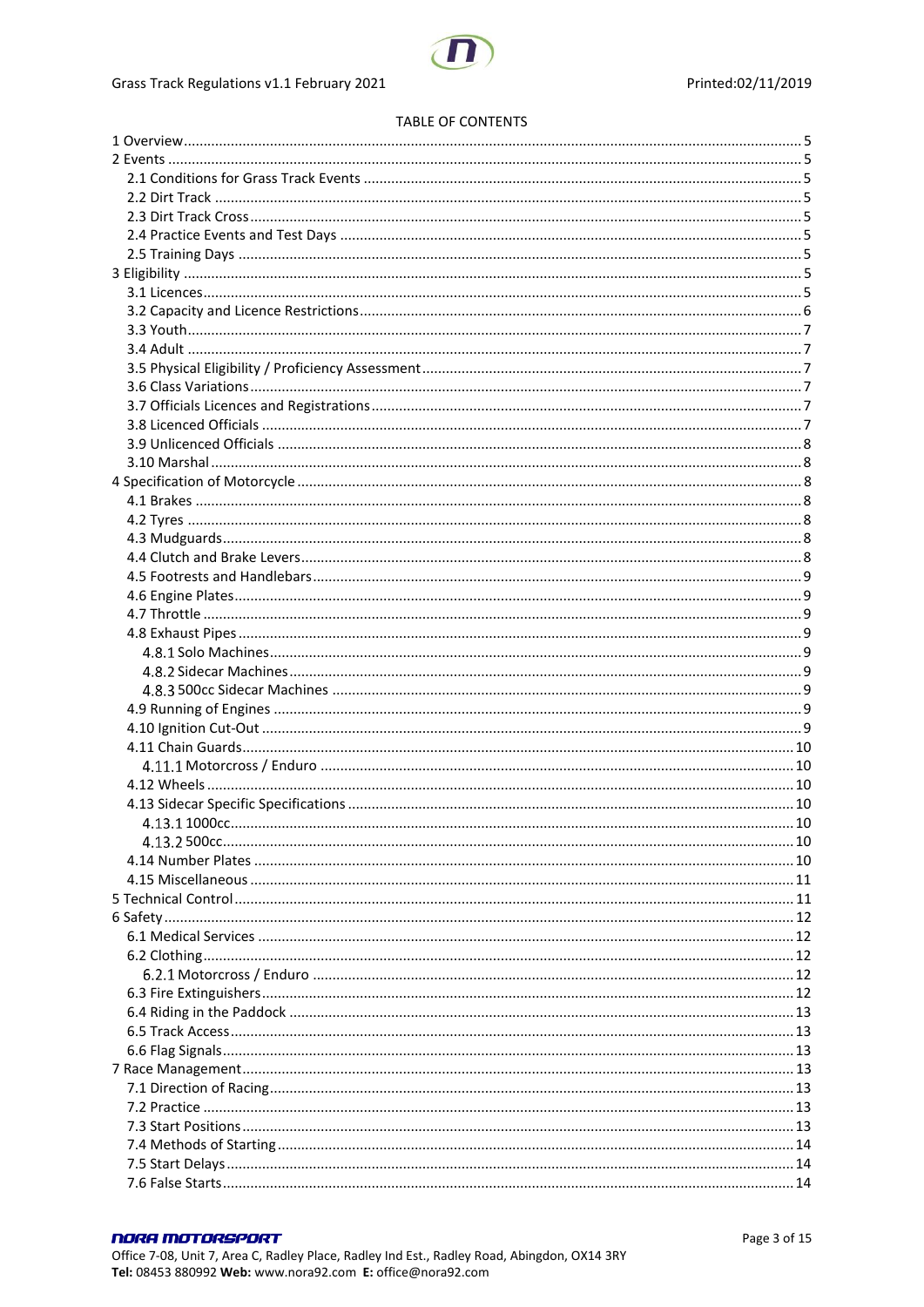

# Grass Track Regulations v1.1 February 2021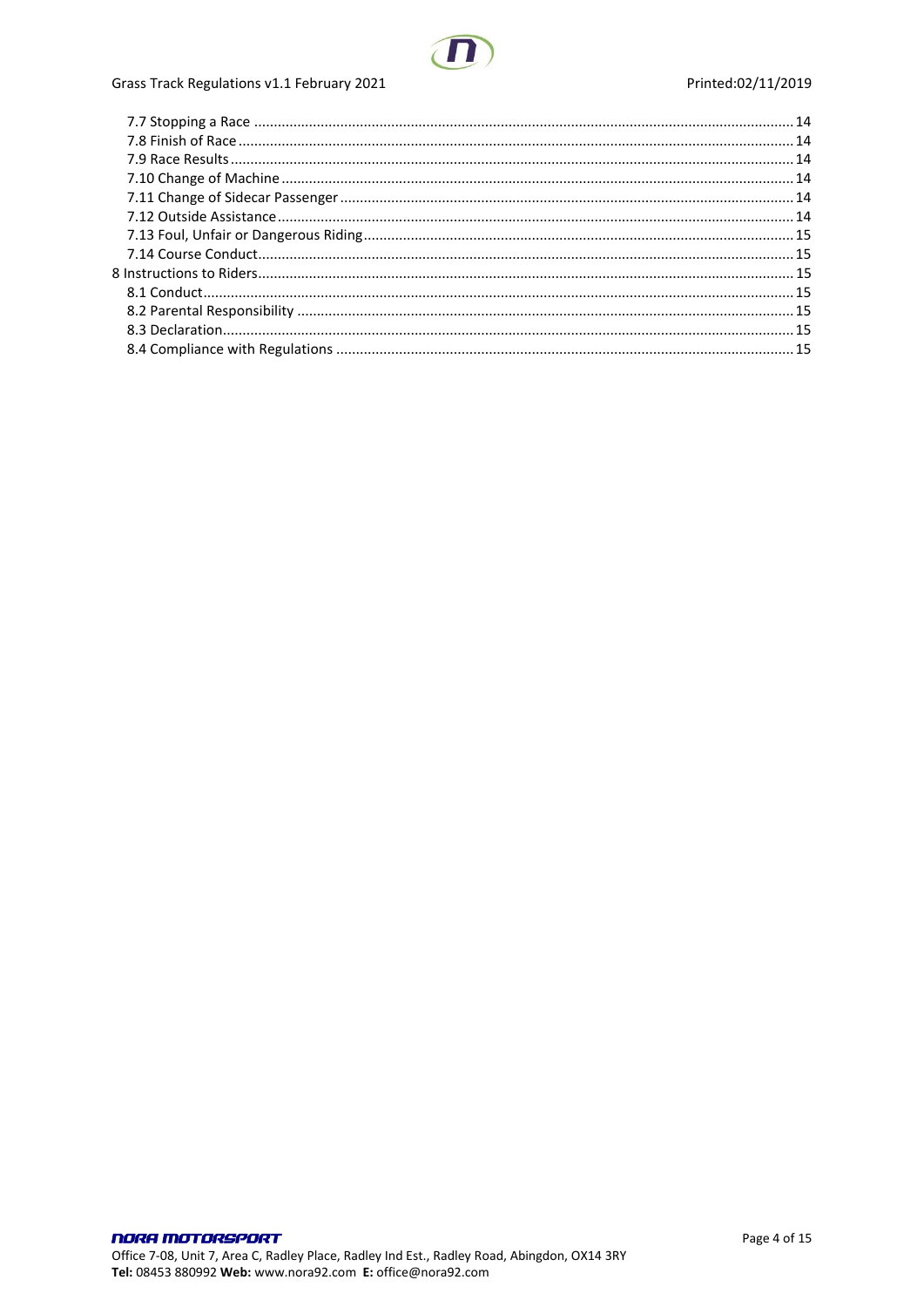# <span id="page-4-0"></span>**1 Overview**

NORA Motorsport is a trading name of NORA 92 Limited. For the purposes of this document any reference to NORA can refer to NORA Motorsport or NORA 92 Limited.

No discrimination is intended where references are made to specific gender within NORA's Code of Practice and Regulations

The contents of this document are copyright and may not be copied without prior permission of NORA.

The NORA Code of Practice together with these Regulations, the Event Regulations and any Final Instructions shall apply to all Grass Track Events held under a Permit issued by NORA 92.

# <span id="page-4-2"></span><span id="page-4-1"></span>**2 Events**

# **2.1 Conditions for Grass Track Events**

- a. The organiser must be affiliated to NORA.
- b. An RTA permit must be applied for and in place before the event.
- c. The venue must hold a current certificate issued by NORA.

## <span id="page-4-3"></span>**2.2 Dirt Track**

For events designated as dirt track the machine eligibility must be notified in the event regulations.

#### <span id="page-4-4"></span>**2.3 Dirt Track Cross**

- a. Dirt track cross events will be held on circuits that are essentially oval with a motocross style infield section incorporated into the lap
- b. For events designated as dirt track cross the machine eligibility must be notified in the event regulations

## <span id="page-4-5"></span>**2.4 Practice Events and Test Days**

- a. No such event may be held unless the appropriate Permit and Insurance have been issued.
- b. The NORA guidelines for practice track facilities will apply to a practice event or test day.

#### <span id="page-4-6"></span>**2.5 Training Days**

- a. All trainers must be licenced through NORA
- b. No more than 15 riders may be in attendance for each trainer

# <span id="page-4-8"></span><span id="page-4-7"></span>**3 Eligibility**

# **3.1 Licences**

- a. For all NORA competitions the riders and passengers must hold a current NORA Licence.
- b. Practice licences are available for non-competition events.
- c. A One Event Competition Licence grants the same benefits of an annual licence for the duration of one event only with regards to Rules and Regulations and is available for all Track Racing events & practice days.
- d. **A One Event Licence does not include Personal Accident cover**.
- e. All new applications for an annual licence must be accompanied by a passport style photograph, Photographs may be sent electronically.
- f. Youth only: All new applications must be accompanied by a photocopy of the rider's birth certificate.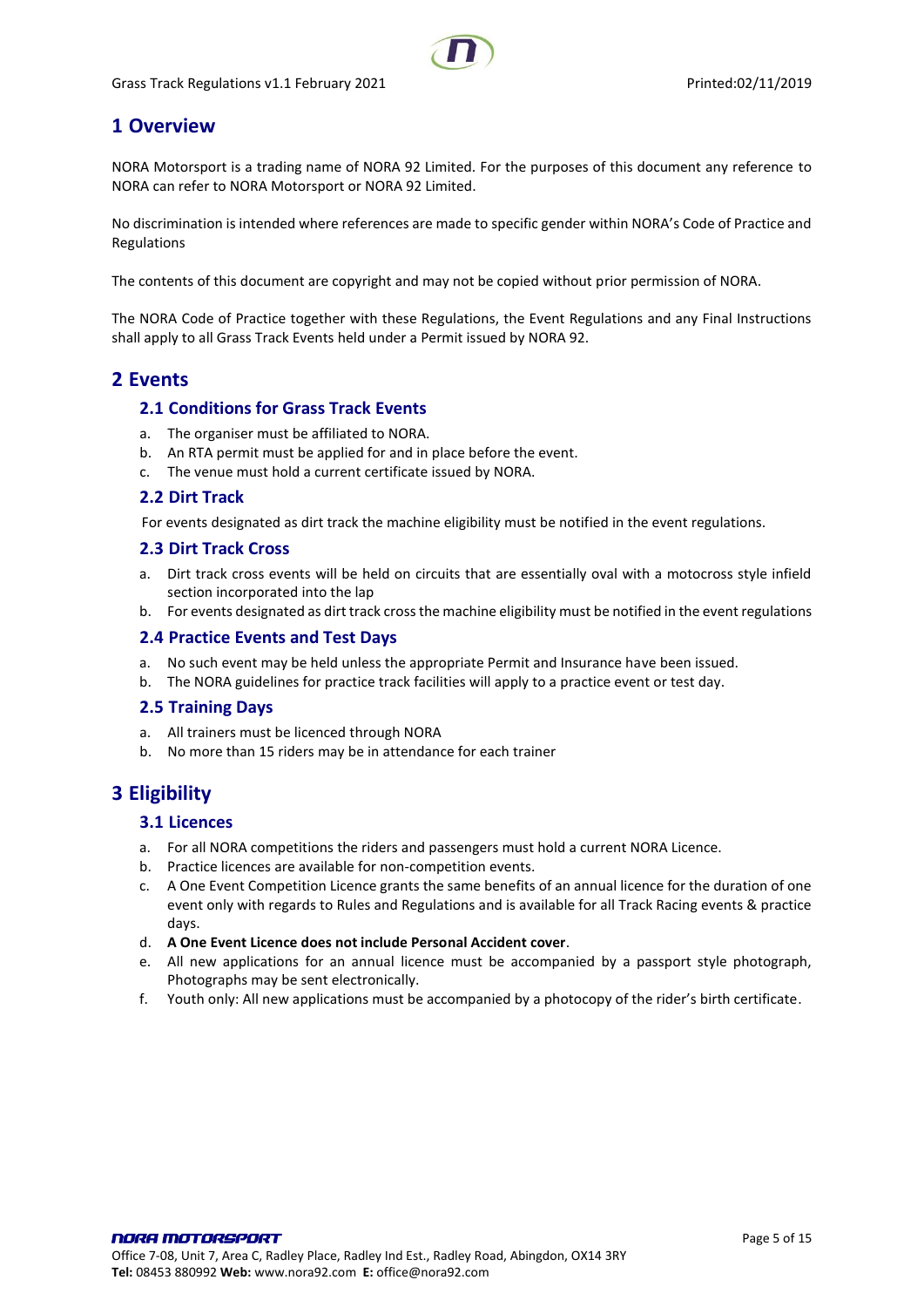# **3.2 Capacity and Licence Restrictions**

<span id="page-5-0"></span>

| Age on 1st Jan        | Grade                 | <b>Engine Capacity</b>                                                                                       | Max Wheel Size /<br>Specification | <b>Restrictions</b>         |
|-----------------------|-----------------------|--------------------------------------------------------------------------------------------------------------|-----------------------------------|-----------------------------|
| <b>Youth Solo</b>     |                       |                                                                                                              |                                   |                             |
| 6-8 Years             | Automatic             | Maximum 50cc 2 or 4 stroke<br>automatic no manual clutch                                                     | 12 inch rear, 15 inch<br>front    | <b>Motocross Machines</b>   |
| $7-10$ years          | 65cc Junior           | Maximum 65cc 2 stroke or<br>110cc 4 stroke                                                                   | 12 inch rear, 14 inch<br>front    | <b>Motocross Machines</b>   |
| $9 - 11$ Years        | <b>GT Junior</b>      | Maximum 100cc 2 stroke or<br>200cc 4 stroke                                                                  |                                   | <b>Grass Track Machines</b> |
| $9-12$ years          | Small Wheel           | Maximum 85cc 2 stroke or<br>150cc 4 stroke                                                                   | 14 inch rear, 17 inch<br>front    | <b>Motocross Machines</b>   |
| $11-15$ years         | <b>Big Wheel</b>      | Maximum 85cc 2 stroke or<br>150cc 4 stroke                                                                   | 16 inch rear, 19 inch<br>front    | <b>Motocross Machines</b>   |
| $12 - 14$ years       | Youth 125cc           | Maximum 150cc 2 stroke or<br>250cc 4 stroke                                                                  |                                   | <b>Grass Track Machines</b> |
| 14 - 17 years         | Youth 250cc           | Maximum 145cc 2 stroke<br>Maximum 250cc 4 stroke                                                             | 19 inch rear, 21 inch<br>front    | <b>Motocross Machines</b>   |
| $15 - 18$ years       | Senior A              | Maximum 250cc 2 or 4 stroke                                                                                  |                                   | <b>Grass Track Machines</b> |
| $15 - 18$ years       | Senior B              | Maximum 350cc 4 stroke                                                                                       |                                   | <b>Grass Track Machines</b> |
| <b>Adult Solo</b>     |                       |                                                                                                              |                                   |                             |
| 15 Years              |                       | Maximum 1300cc                                                                                               |                                   |                             |
| Sidecar               |                       |                                                                                                              |                                   |                             |
| 15 Years              | 1000cc                | Maximum 1006cc or 650cc<br>supercharged                                                                      |                                   |                             |
| 15 Years              | 500cc                 | Maximum 500cc                                                                                                | Single cylinder 4<br>stroke       |                             |
| 15 Years              | Passenger             |                                                                                                              |                                   |                             |
| <b>Adult Quad</b>     |                       |                                                                                                              |                                   |                             |
| 15 Years              |                       | Unrestricted                                                                                                 |                                   |                             |
| <b>Youth Quad</b>     |                       |                                                                                                              |                                   |                             |
| $6 - 9$ Years         | <b>50cc Automatic</b> | 50cc Automatic Quads with<br>engine and frame as originally<br>manufactured                                  |                                   |                             |
| $8 - 14$ Years        | 100cc Open            | 100cc Quads with engine and<br>frame as originally<br>manufactured,<br>8 year olds - Automatic only          |                                   |                             |
| 11 - 17 Years         | 250cc Open            | Up to 200cc 2 Stroke & 250cc<br>4 Stroke.                                                                    |                                   |                             |
| <b>Adult Minibike</b> |                       |                                                                                                              |                                   |                             |
| 15 Years              | Adult Minibike        | Class restrictions as per event<br>regulations                                                               |                                   |                             |
| <b>Youth Minibike</b> |                       |                                                                                                              | <b>Youth Minibike</b>             |                             |
| $6 - 8$ Years         | 50cc                  | Any off road bike up to 50cc<br>(semi auto, no clutch) -<br>Max wheel size 12"                               | $6 - 8$ Years                     | 50cc                        |
| $9 - 14$ Years        | 125cc                 | Horizontal single cylinder, four<br>stroke, Open Cradle Frame<br>Maximum wheel size 14" front<br>$-12"$ rear | $9 - 14$ Years                    | 125cc                       |

Riders may continue in the youth senior classes until the end of the year in which their 18th birthday falls. After reaching 15 years of age riders can apply for an adult solo Grass Track licence and still retain a youth licence until the end of the year in which their 18th birthday falls. After reaching 15 years of age riders can apply for an adult quad licence and still retain a 250 youth licence until the end of the year in which their 18th birthday falls.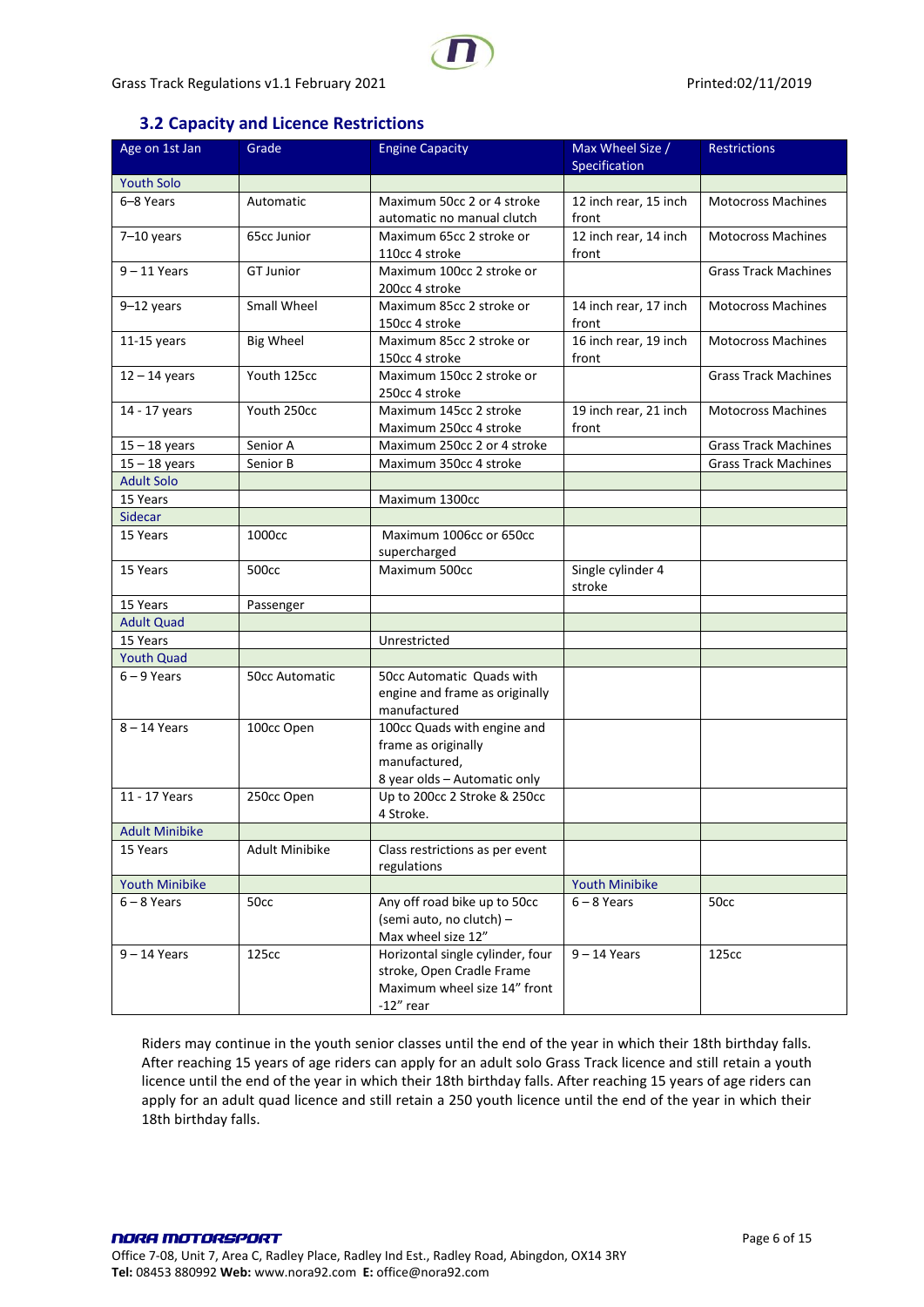# <span id="page-6-0"></span>**3.3 Youth**

- a. Upon assessment, riders may remain in a class below their age level.
- b. No rider may compete before their sixth birthday without prior consent and assessment.
- c. When a rider reaches the maximum age limit for their group, they may continue to compete in that group until the end of the calendar year.
- d. On reaching the minimum age for the next group, the rider may upgrade. Please note that any rider who chooses to upgrade cannot then move back to the lower capacity class once they have competed at the higher level at a NORA event unless specifically approved by NORA.
- e. An assessment will be required for any rider wishing to ride in a class of which they do not reach the age requirement to be arranged by the rider following application to the NORA office.
- f. The parent or person with parental responsibility must accompany a youth competitor under the age of 18 to any event and stay for the entire duration of the time that the rider is present.

# <span id="page-6-1"></span>**3.4 Adult**

The parent or person with parental responsibility must accompany a competitor under the age of 18 to any event and stay for the entire duration of the time that the rider is present.

No rider will be permitted to compete in the adult classes until they reach the minimum required age.

## <span id="page-6-2"></span>**3.5 Physical Eligibility / Proficiency Assessment**

All youth riders should be able to sit astride their machines and, with one foot firmly on the ground, must be able to control the gear lever or the foot brake with the other foot.

## <span id="page-6-3"></span>**3.6 Class Variations**

- a. Parents are permitted to hold the rear of an automatic class machine immediately prior to the start of the race, they must be signed on and wearing an appropriate identification bib or sash to assist their rider before going on to the course.
- b. Clubs may choose to impose further age restrictions for the automatic class, these restrictions must fall within the set limitations and be stated in the Event Regulations.
- c. The Small Wheel and Big Wheel classes may be combined but must not be run with the 65cc Junior or Youth 125cc / 250cc classes.
- d. Clubs are permitted to designate other classes such as they require. These classes must not fall outside of the restrictions for either Youth or Adult competitors and must be stated in the Event Regulations.
- e. Clubs are permitted to impose further restrictions within the youth quad classes as indicated in any championship or Event Regulations.

## <span id="page-6-4"></span>**3.7 Officials Licences and Registrations**

Grass Track Officials are required to hold a NORA Licence of the appropriate grade for the performance of their duties.

## <span id="page-6-5"></span>**3.8 Licenced Officials**

Officials that require a Licence.

| <b>Official</b>                | Licence Term | <b>Training Method</b> |
|--------------------------------|--------------|------------------------|
| Clerk of the Course            | 3 Years      | Seminar                |
| <b>Chief Technical Officer</b> | 3 Years      | Seminar                |
| <b>Engine Measurer</b>         | 3 Years      | Seminar                |
| Timekeeper                     | 3 Years      | Assessment             |
| Sound Inspector                |              | Seminar                |

Licences will only be issued to individuals who have attended the appropriate seminar and/or passed competency assessments appropriate to their role. NORA 92, at its sole discretion, may refuse to issue, cancel or suspend any officials licence.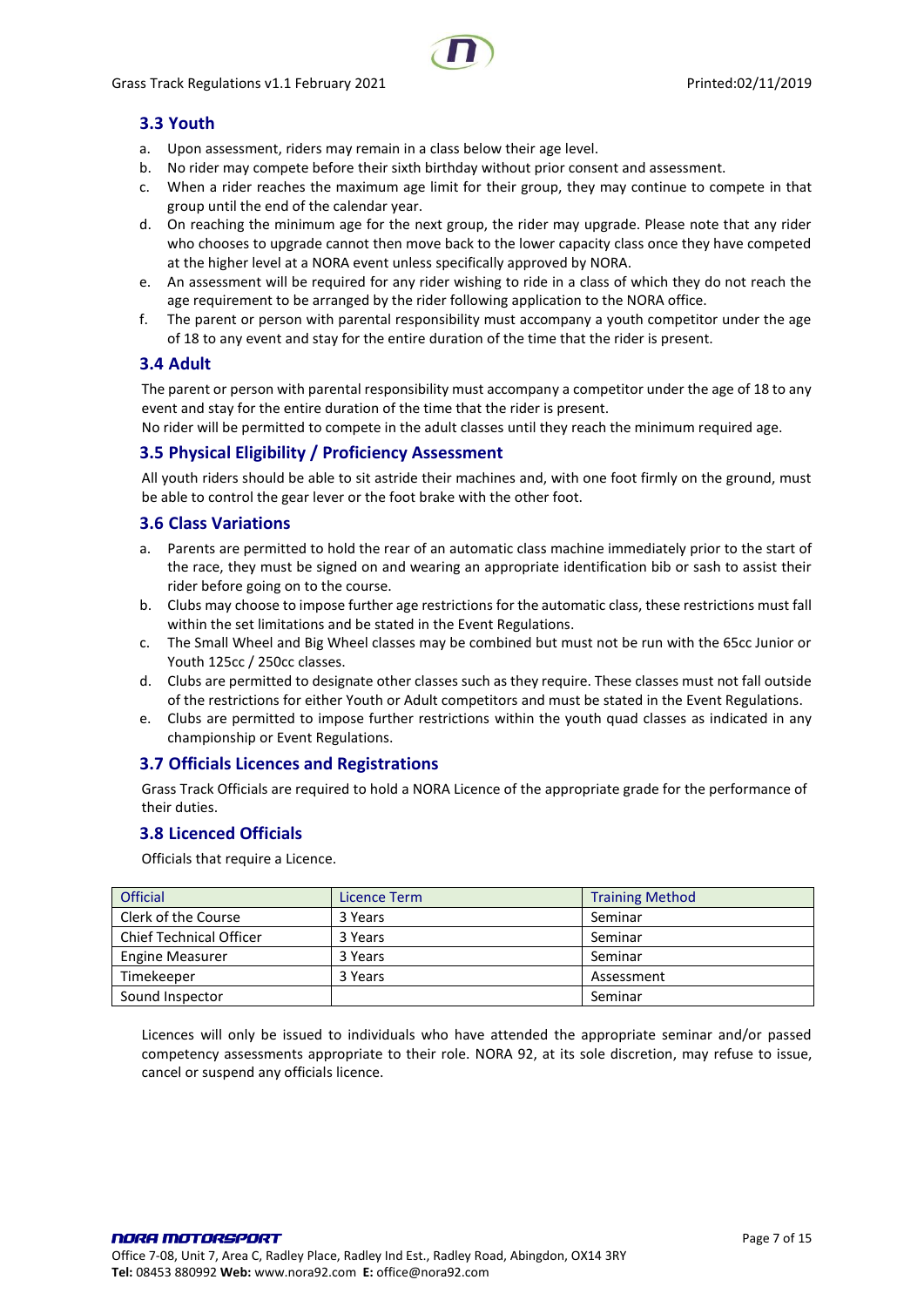# <span id="page-7-0"></span>**3.9 Unlicenced Officials**

Officials who do not require a Licence

| <b>Official</b>                 | <b>Training Method</b>                                                    |
|---------------------------------|---------------------------------------------------------------------------|
| <b>Event Secretary</b>          | May receive training from NORA 92 or the Clerk of the Course              |
| Incident Officer                | This may be the Clerk of the Course or a person appointed by the Clerk of |
|                                 | the Course                                                                |
| <b>Technical Official</b>       | Will receive training from the Chief Technical Officer                    |
| <b>Chief Marshal</b>            | Will be appointed and briefed by the Clerk of the Course                  |
| Marshal                         | Will be appointed and briefed by the Clerk of the Course or the Chief     |
|                                 | Marshal                                                                   |
| <b>Child Protection Officer</b> | A person appointed to deal with child protection issues.                  |

## <span id="page-7-1"></span>**3.10 Marshal**

- a. The minimum age for marshals is 16 years of age.
- b. Flag Marshals must be provided with a tabard / waistcoat clearly identifiable.
- c. Flag marshals may be replaced by a light system where events are run on speedway circuits, enough personnel must be on station for fast response purposes.

# <span id="page-7-2"></span>**4 Specification of Motorcycle**

Solo, Sidecar & Quad Motorcycles designed for Motocross, Enduro and Trials and complying with their discipline regulations may be used but must not be combined with motorcycles specifically designed for grass track racing. Grass track machines shall comply with the Code of Practice and the following:

# <span id="page-7-3"></span>**4.1 Brakes**

- a. Adult Motorcycles up to 500cc must not be fitted with either brakes or decompression mechanisms.
- b. Motorcycles above 500cc and Sidecar Machines must be fitted with at least 1 brake effective on one motorcycle wheel.
- c. Youth must be equipped with two efficient brakes, one operating on each wheel and be operated independently from the driving position.
- d. For Quad motorcycles brakes must be capable of operating, as a minimum, both rear wheels.

# <span id="page-7-4"></span>**4.2 Tyres**

- a. Scoop or paddle (continuous radial rib) tyres are forbidden.
- b. Any further restrictions will be stipulated in the Event Regulations.
- c. Specific dimensions for Grass Track tyres is as follows:
	- Overall tread depth Maximum 13mm
	- Overall width Maximum 150mm
	- Space between tread blocks across the tyre Maximum 10mm
	- Space between tread blocks radially Maximum 13mm
	- Space between the rim blocks Maximum 22mm
	- No section of the tyre may have an area across the tread that is not broken by at least one tread block.
	- 500cc sidecar class rear tyre width maximum 100mm.

## <span id="page-7-5"></span>**4.3 Mudguards**

- a. Solo and Sidecar motorcycles must be fitted with two mudguards giving protection to the driver.
- b. Solo rear mudguards must cover 35 degrees of the upper rear wheel.
- c. Sidecar wheel mudguards must cover the full width of the tyre.
- d. 1000cc sidecar rear mudguards must be rigid or braced and extend 75mm below the spindle height. To this a minimum 10mm flexible flap must be fitted to within 50mm of the ground
- e. 500cc sidecar rear and sidecar mudguards must reach to within 200mm of the ground.

# <span id="page-7-6"></span>**4.4 Clutch and Brake Levers**

- a. Clutch and brake levers must be, in principal, ball ended, the diameter of the ball to be at least 12.5mm.
- b. This ball can also be flattened but in any case the edges must be rounded.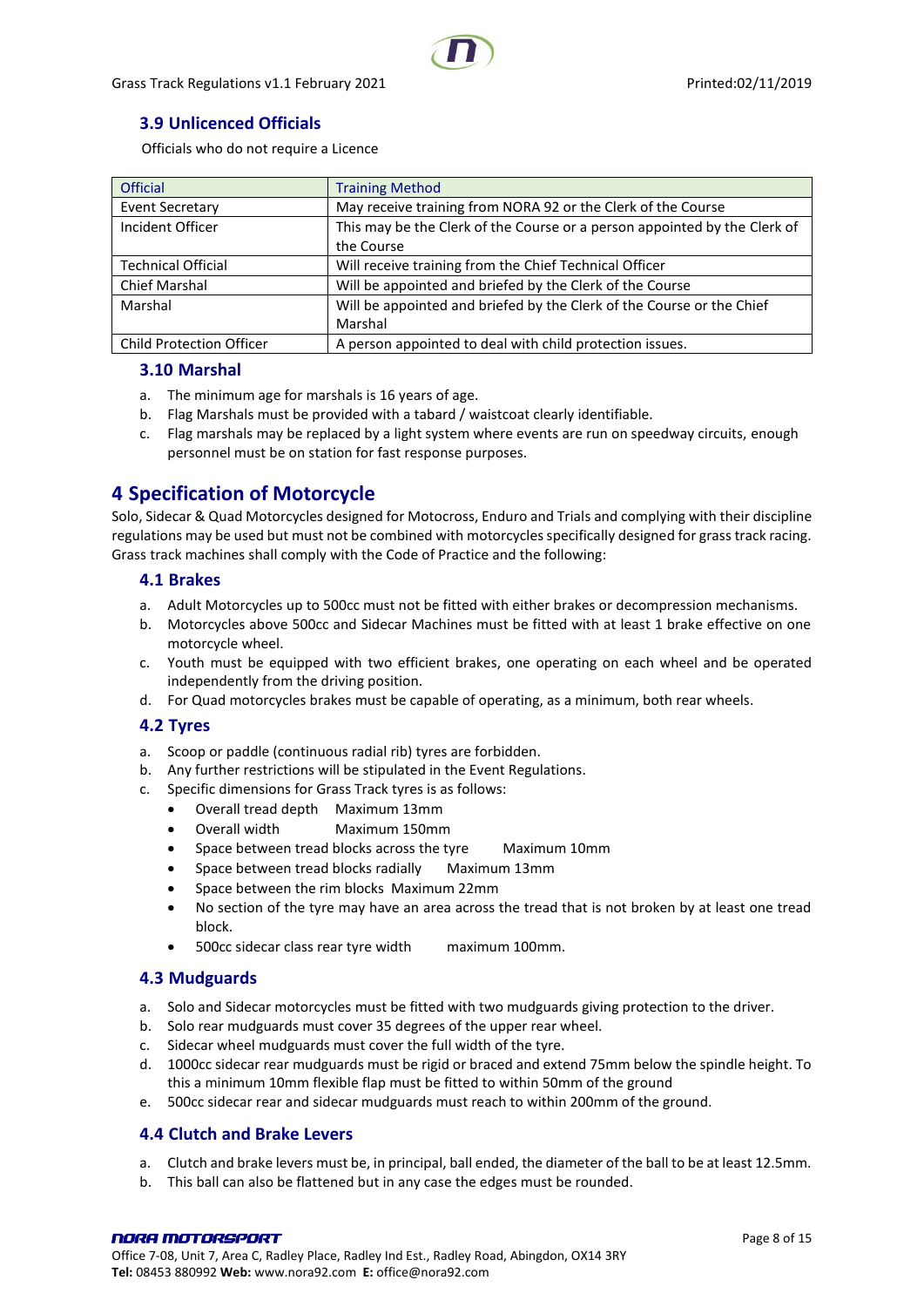

c. These ball ends must be permanently fixed to form an integral part of the lever.

## <span id="page-8-0"></span>**4.5 Footrests and Handlebars**

The ends of the footrests must be rounded with a radius of not less than 12.5mm. The ends of the handlebars on all motorcycles shall be rounded or otherwise protected. For Quad motorcycles nerf bars or running boards must be fitted so that a riders leg will not be pulled under the rear wheel.

# <span id="page-8-1"></span>**4.6 Engine Plates**

The void between exposed front engine plates must be covered with a permanently fixed cover or shield.

## <span id="page-8-2"></span>**4.7 Throttle**

All machines must be fitted with self-closing throttles.

## <span id="page-8-4"></span><span id="page-8-3"></span>**4.8 Exhaust Pipes**

#### **4.8.1 Solo Machines**

- a. The end of the exhaust pipe or pipes must not project beyond the outer circumference of the rear tyres.
- b. The gap between the rear tyre and the silencer must be a minimum of 60mm.
- c. Exhaust gasses must be expelled horizontally.
- d. The exhaust pipe must have a maximum internal diameter of 50mm and be fixed to the machine in three places.
- e. The silencer outlet must be a minimum of 50mm in length and no more than 45mm internal diameter.

#### <span id="page-8-5"></span>**Sidecar Machines**

- a. The exhaust must not protrude beyond the framework of the sidecar.
- b. Exhaust gasses must be discharged horizontally in a rearward direction.

#### <span id="page-8-6"></span>**500cc Sidecar Machines**

- a. The end of the exhaust pipe or pipes must not project beyond the outer circumference of the rear tyres and must not end before the centre line of the rear wheel
- b. The gap between the rear tyre and the silencer must be a minimum of 60mm.
- c. Exhaust gasses must be expelled horizontally.
- d. The silencer outlet must be a minimum of 50mm in length.

## <span id="page-8-7"></span>**4.9 Running of Engines**

The running of engines is prohibited except during official practice, actual racing, sound testing and for a period not exceeding five minutes prior to the start of each race.

A breach of this regulation may involve disqualification from the event of the rider concerned.

# <span id="page-8-8"></span>**4.10 Ignition Cut-Out**

- a. Grass Track Solo and all Sidecar motorcycles will be fitted with an engine cut out button that must be operated by a non-elastic string or cord (coil telephone wire is not permitted). The cord should be a maximum of 500mm. Any part of the cut-out that remains live when disconnected must be shrouded in order to prevent accidental contact with any part of the motorcycle.
- b. Motocross or Enduro solo motorcycles will be fitted with an engine cut-out button.
- c. Quad Motorcycles will be fitted with an engine cut out button that must be operated by a non-elastic string or cord. Any part of the cut-out that remains live when disconnected must be shrouded in order to prevent accidental contact with any part of the motorcycle.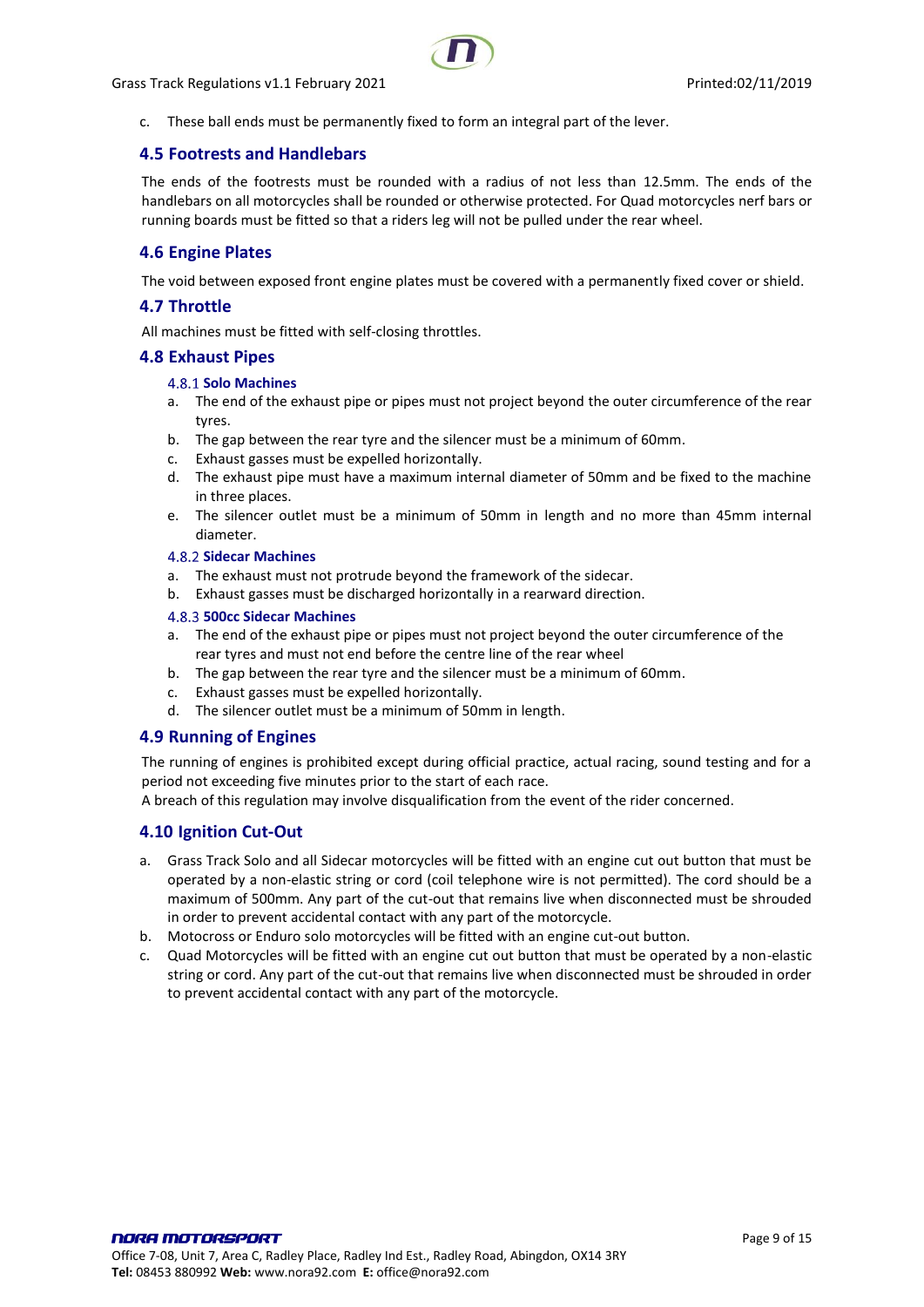

# <span id="page-9-0"></span>**4.11 Chain Guards**

- a. Primary transmission must be fully enclosed, cut out will only be permitted to allow acces for clutch adjustment.
- b. Protection must be provided to contain broken primary chains.
- <span id="page-9-1"></span>c. Guards must be placed to cover the entry to primary and rear sprockets.

## **Motorcross / Enduro**

- a. For Solo, Sidecar & Quad motorcycles (excluding Minibikes) the manufacturer's original primary drive guards or parts of similar design must remain in place.
- b. For quad and minibike motorcycles a suitable primary drive guard must be fitted if no original was fitted to the motorcycle.

# <span id="page-9-2"></span>**4.12 Wheels**

- a. All motorcycles wheels with six or less spokes, welded or cast must be guarded with a solid disc
- b. For Sidecar motorcycles:
	- The three wheels shall each be of at least 400mm (16") in diameter measured over the outside of the tyre.
	- For 500cc sidecards the front and rear wheel must be a minimum of 18"
	- The wheel track, or lateral distance between tracks, shall be a minimum of 800mm.
	- The maximum rake of the sidecar wheel shall be 25° for 1000cc and 30° for 500cc machines.

# <span id="page-9-4"></span><span id="page-9-3"></span>**4.13 Sidecar Specific Specifications**

# **1000cc**

- a. Sidecars will not be inclined more than 15° to the vertical.
- b. Top and bottom of drive chains runs will be completely enclosed.
- c. Protection must be provided for the passenger from the rear wheel.

## <span id="page-9-5"></span>**500cc**

- a. No brakes are permitted.
- b. Footrests must be a minimum of 150mm from the ground with a protection bar on the leading edge.
- c. Minimum ground clearance is 150mm.
- d. Maximum distance between wheel tracks is 1100mm
- e. The outside of the sidecar wheel of the machine shall be protected by a horizontal tubular bar of a nominal diameter of 25mm.

# <span id="page-9-6"></span>**4.14 Number Plates**

- a. Machines will have a minimum of three number plates and it is the rider's responsibility to ensure that the numbers are clearly visible and correct.
- b. No metallic or reflective colours may be used in any circumstances.
- c. Plates and numbers must comply with the following requirements.
	- They must be made of a rigid material and solidly constructed.
	- The front plate should measure a minimum of 285mm x 235mm in size with a minimum of 50mm radius rounded corners.
	- The plates must be flat or slightly curved (not more that 25mm (1") from the true plane) and must not be otherwise bent or obscured in any way.
	- The front plate may be perforated but on no account may the numbers be perforated.
- d. One plate must be carried facing forward and not more than 30 degrees from the vertical with one on each side of the machine.
- e. Side number plates must be positioned so as to be clearly visible from the side.
- f. The minimum dimensions of the numbers should be: height 140mm (5 5/8"), width 80mm (3 5/8"), width of stroke 25mm (1") and the space between any two figures 15mm (5/8").
- g. The Clerk of the Course has the discretion to disqualify any rider not showing legible numbers or discounting any protest resulting from illegible numbers.
- h. For Quad motorcycles a further number plate must be fitted running parallel with the machine at the rear, readable when facing the side view of the machine. The mounting bracket must not exceed 25mm in height.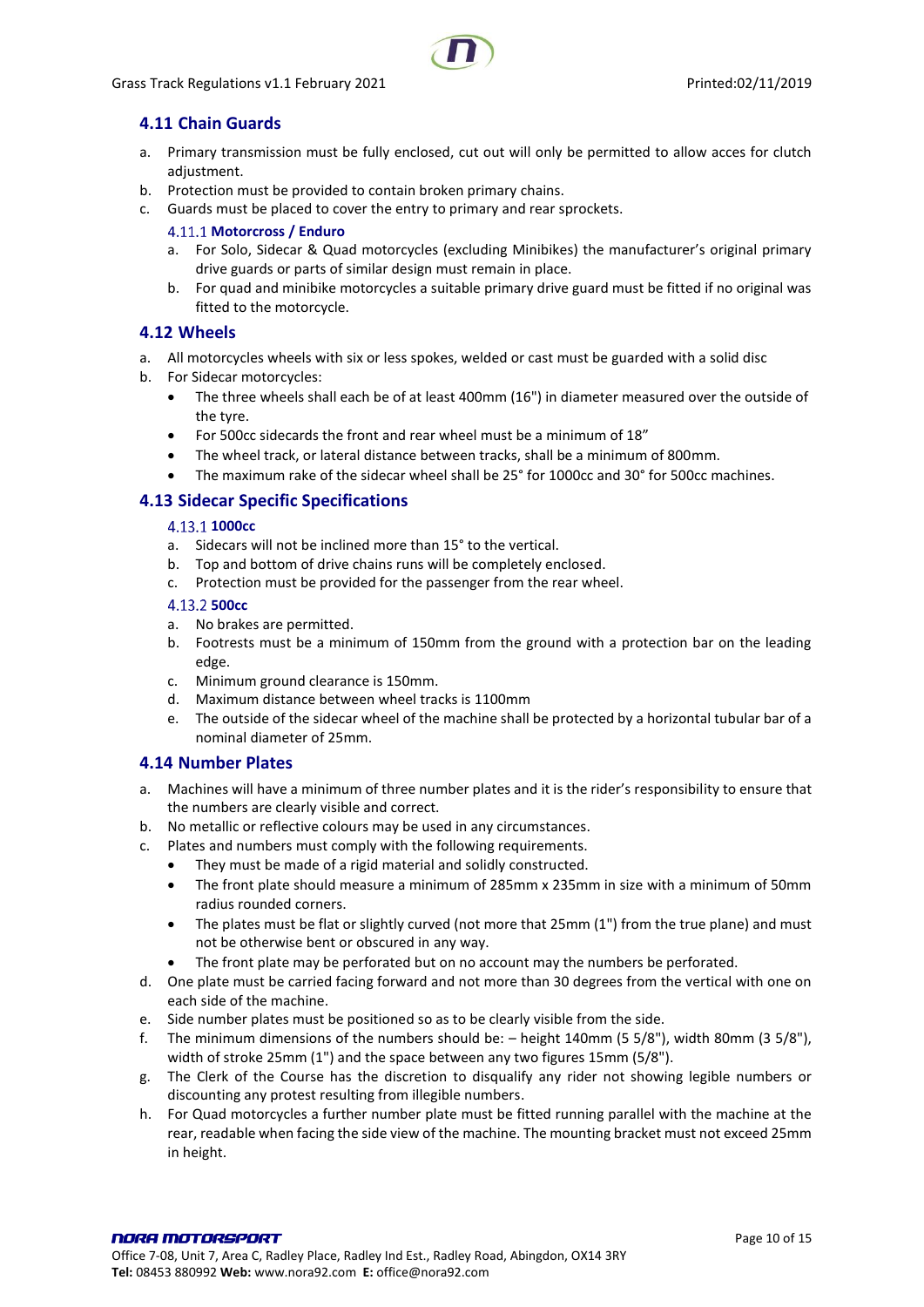At the discretion of the organiser the colours may be as follows: – The figures and background must be in a 'matt' (non-shiny) colour.

The only exception to the number plate regulations will be where special conditions apply to a National, Centre or Club Championship series and are explained in the Event Regulations or conditions to that series.

| Adult            | <b>Background Colour</b> | <b>Number Colour</b> |
|------------------|--------------------------|----------------------|
| Up to 50cc       | White                    | <b>Black</b>         |
| Up to 125cc      | <b>Black</b>             | White                |
| Up to 250cc      | Green                    | White                |
| Up to 350cc      | Blue                     | White                |
| Up to 500cc      | Yellow                   | <b>Black</b>         |
| Up to 1300cc     | White                    | <b>Black</b>         |
| Youth            |                          |                      |
| Automatic        | White                    | <b>Black</b>         |
| Cadet            | <b>Black</b>             | White                |
| 65cc Junior      | <b>Black</b>             | White                |
| 85cc Small Wheel | Red                      | White                |
| 85cc Big Wheel   | Green                    | White                |
| Senior A         | Green                    | White                |
| Senior B         | Blue                     | White                |
| <b>Sidecars</b>  |                          |                      |
| Up to 500cc      | Yellow                   | <b>Black</b>         |
| Over 500cc       | <b>Black</b>             | White                |
| Quads            |                          |                      |
|                  | Yellow                   | <b>Black</b>         |

## <span id="page-10-0"></span>**4.15 Miscellaneous**

For Quad motorcycles bumpers and nerf bars must have all corners with a radius of a minimum of 50mm.

# <span id="page-10-1"></span>**5 Technical Control**

- a. In the event of a protest against machine specification where an engine has to be stripped an additional fee of £250\* for four stroke and £150\* for two stroke machines MUST be submitted with the protest and protest fee. In the event of the protest being upheld the additional fee will be returned. If the protest is not upheld, the additional fee will be awarded to the other party and will be the only costs payable.
- b. The Clerk of the Course may disqualify or penalise any rider of a machine which exceeds the maximum permitted sound level, or which in his opinion is deemed to be excessively noisy.
- c. Random or spot checks may be made by NORA Sound Control Officials of the sound level of any machine taking part in any NORA event in addition to any routine checks at technical control if requested by the Clerk of the Course.
- \* All payments to be made in cash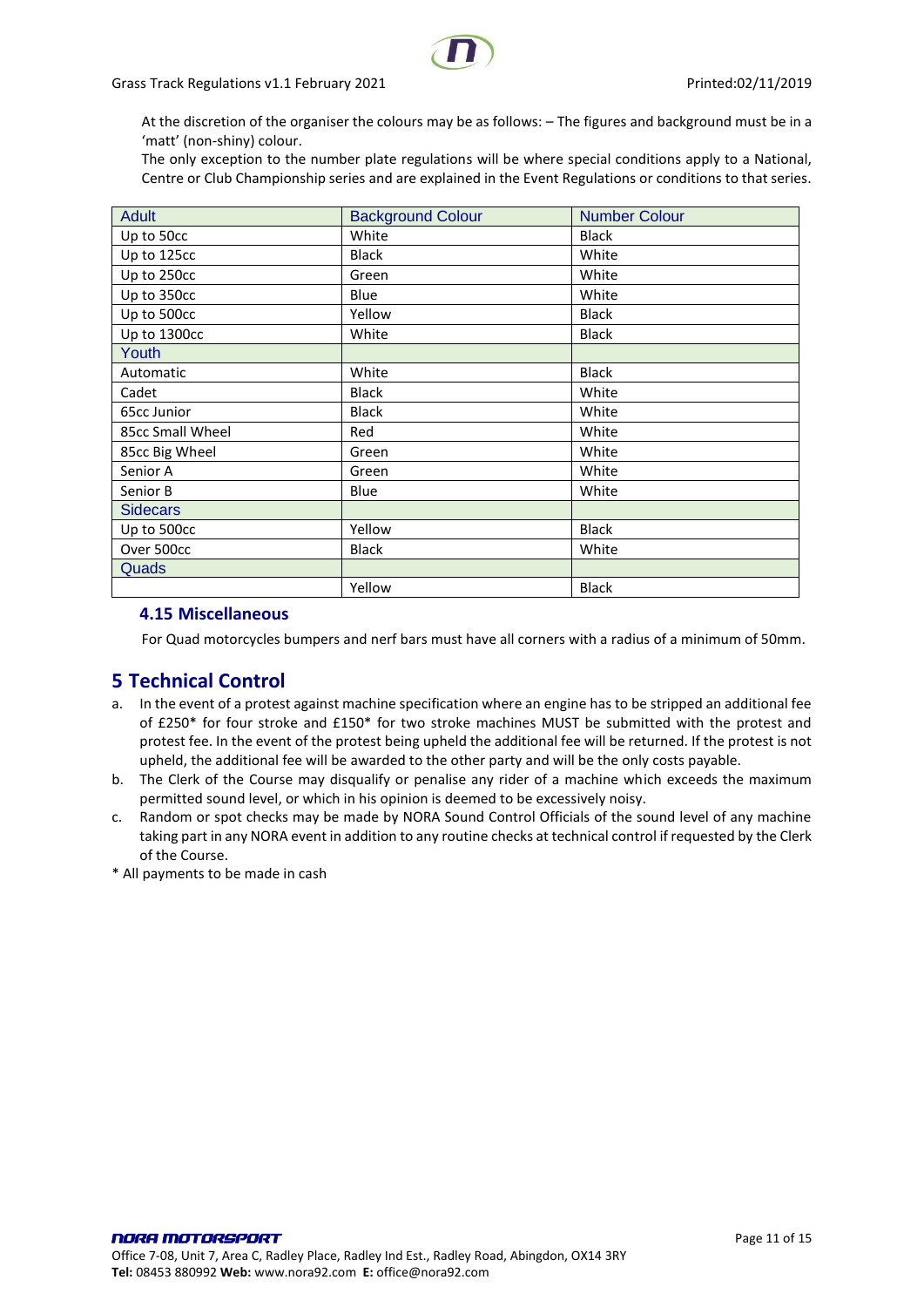# <span id="page-11-1"></span><span id="page-11-0"></span>**6 Safety**

# **6.1 Medical Services**

At all events, including official practice, qualified first aid personnel must be in attendance with full first aid equipment. Organisers must ensure sufficient medical services for the type of event remain in place until the event has completely finished.

An IHCD Emergency Technician (EMT), First Response Emergency Care person (FREC), level 3 or above or the Voluntary Aid Society (VAS) equivalent must be in attendance during official practice and racing. A Paramedic (PM) is recommended.

The minimum requirement for the start of every event is two ambulances. If one of the two ambulances has to leave the circuit then the minimum requirement for the event to continue is one ambulance and one IHCD Emergency Technician (EMT), First Response Emergency Care person (FREC), level 3 or above or the Voluntary Aid Society (VAS) equivalent, plus enough qualified first aid personnel to cover the course layout size and type of event subject to medical requirements shown below. One ambulance may be replaced by a suitably equipped static medical centre.

For smaller club level events the minimum medical requirements are for one ambulance – On the condition the ambulance is available at all times. Should the ambulance be required to support the treatment of, or transport an injured rider the event must stop until such time that the ambulance is available again. The ambulance should be accompanied by either an IHCD Emergency Technician or the VAS equivalent, plus enough qualified first aid personnel to cover the course layout, size and type of event.

# <span id="page-11-2"></span>**6.2 Clothing**

- a. All competitors must wear a crash helmet. For information regarding helmets please refer to the helmet section within the NORA 92 Code of Practice.
- b. Racing suits must be one piece or joined to make as one piece.
- c. Non leather materials should conform to the following:
	- Fire retardant ability
	- Resistant to abrasion
	- Non toxic or allergic
- d. Competitors are advised not to wear hand, face or body jewellery/piercings which could prove hazardous in the event of an accident.
- e. The mouth should be kept clear of anything likely to cause blockage of the airway in the event of an incident, e.g. chewing gum. This includes removing false dentures.
- f. Goggles or visor of a non-splinterable type must be worn at the commencement of each race. Spectacles, if worn, must be non-splinterable.
- g. Passengers must wear boots of a height so as to give protection to the ankle.
- h. Competitors in all classes must wear commercially manufactured back protection.
- i. All riders and passengers are advised to wear identification discs around the neck or wrist during racing and practicing. The disc should bear the wearers full name and date of birth.
- <span id="page-11-3"></span>j. It is the responsibility of the riders parent/guardian to ensure that all protective clothing is correctly fitting for youth competitors.

## **Motorcross / Enduro**

In all races and official practice complete protective clothing produced for motocross racing, knee length boots and gloves shall be worn by each rider and passenger. It is advised that motocross jerseys should provide protection against abrasion to the body and arms and that motocross jeans are padded at the hips and knees.

## <span id="page-11-4"></span>**6.3 Fire Extinguishers**

Every NORA track and event must have a minimum of two 6Kg dry powder fire extinguishers. The position of the extinguishers must be clearly marked. All extinguishers must have a minimum 34A 183B rating as well as a current certificate attached.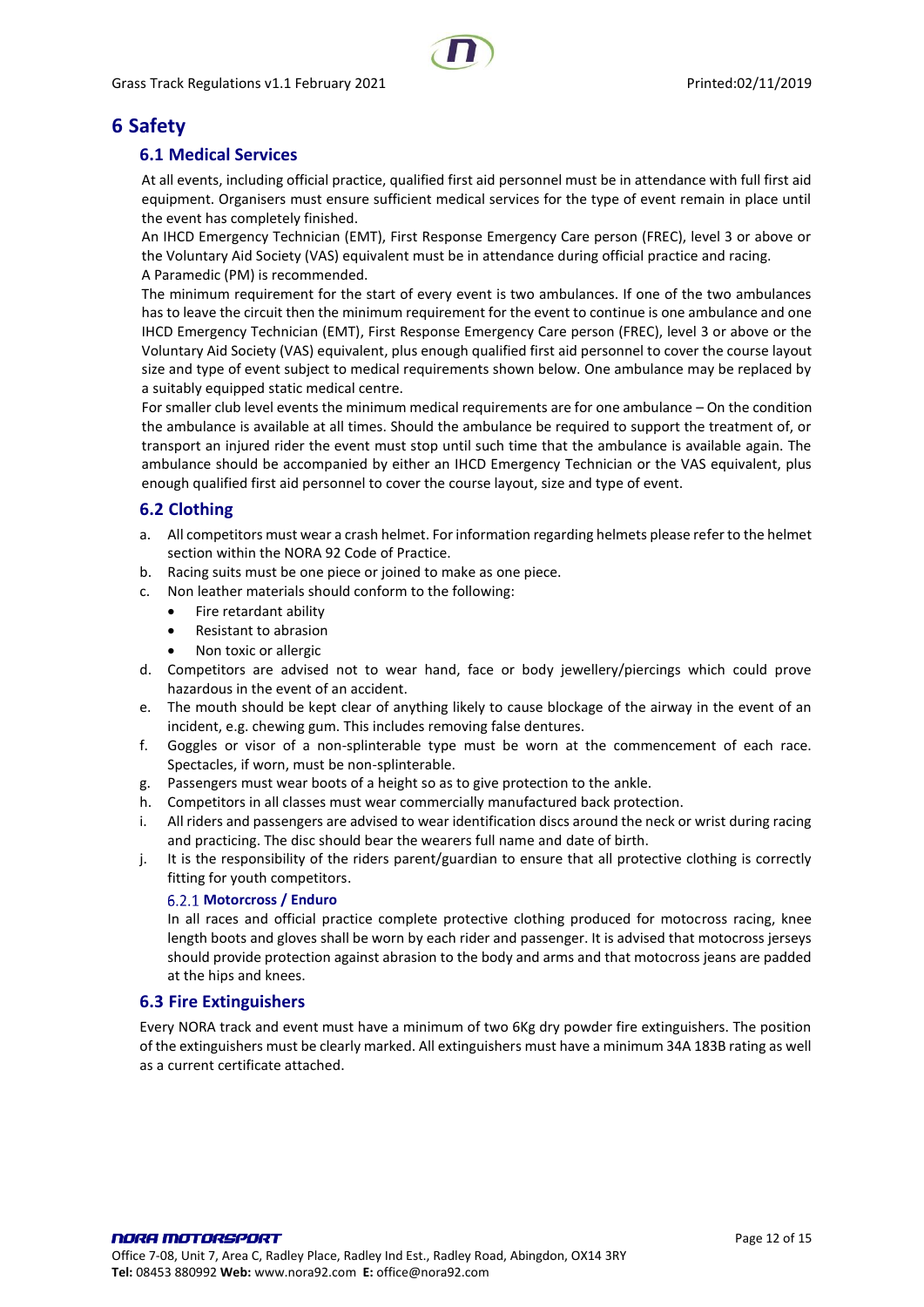# <span id="page-12-0"></span>**6.4 Riding in the Paddock**

Riding of machines in the paddock is strictly prohibited and warning signs should be erected. Machines should be pushed with the engine dead. Riding of machines at a slow pace can be permitted if designated lanes protected from the public are used. Machines must be pushed upon exiting from any point on these lanes. In exceptional circumstances, if risk assessed by the Clerk of the Course, riders may be permitted to rider their machines but must not exceed first gear idle and must always wear a helmet. Under no circumstances may the machine be ridden by anybody other than the competitor or pillion passengers carried.

# <span id="page-12-1"></span>**6.5 Track Access**

Strictly no personnel, other than signed on officials, are permitted on the track while machinery is operating.

# <span id="page-12-2"></span>**6.6 Flag Signals**

The following flag signals will be used:

Only authorised officials are permitted to use these flags. Any rider who is judged to have taken unfair advantage whilst a yellow flag is displayed, or ignored any other flag signal, may be disqualified or penalised accordingly by the Clerk of the Course. All of the below flags should measure not less than 750mm x 600mm.

| <b>Flag Type</b>                        | Meaning                                                            |
|-----------------------------------------|--------------------------------------------------------------------|
| <b>National Flag</b>                    | This flag can be used for starting a race by being raised from the |
|                                         | ground.                                                            |
| Red                                     | All Riders must stop. Riders must not pass any red flag unless     |
|                                         | authorised or directed to do so and then proceed at a slow pace.   |
| Black - with the rider's number clearly | That rider to stop racing immediately and leave the track          |
| shown on a board                        |                                                                    |
| Yellow - Motionless                     | Great Danger, prepare to stop, ride with extreme caution, no       |
|                                         | overtaking.                                                        |
| Green                                   | Course clear / Riders under starters orders.                       |
| <b>Yellow with Black Cross</b>          | Last Lap. / (either or) a two lap and then one lap board, clearly  |
|                                         | marked.                                                            |
| Chequered                               | Finish.                                                            |
| White with Green or Red Cross           | Medical attention required at that post provided. This may be      |
|                                         | replaced by a flag mutually agreed with the medical staff          |

# <span id="page-12-4"></span><span id="page-12-3"></span>**7 Race Management**

# **7.1 Direction of Racing**

For all track racing classes the direction of racing shall be anticlockwise except for the clockwise sidecar class.

Where Motocross, Minibike or Quad classes are included then the direction of racing may be clockwise if stated in the event regulations.

# <span id="page-12-5"></span>**7.2 Practice**

- a. For any race there must be a minimum period for practice on the actual course, the details of which must be stated in the Event Regulations.
- b. Riders will commence practice under the instructions of the start officials and must join the circuit from the designated area.
- c. The duration of practice will commence from the time when the first rider joins the circuit.
- d. The waving of the chequered flag will indicate the end of a practice session.

## <span id="page-12-6"></span>**7.3 Start Positions**

- a. Start positions will be established according to the provisions of the Event Regulations.
- b. Where the organisers decide the grid positions will be by ballot this must be conducted by the competitors at the event.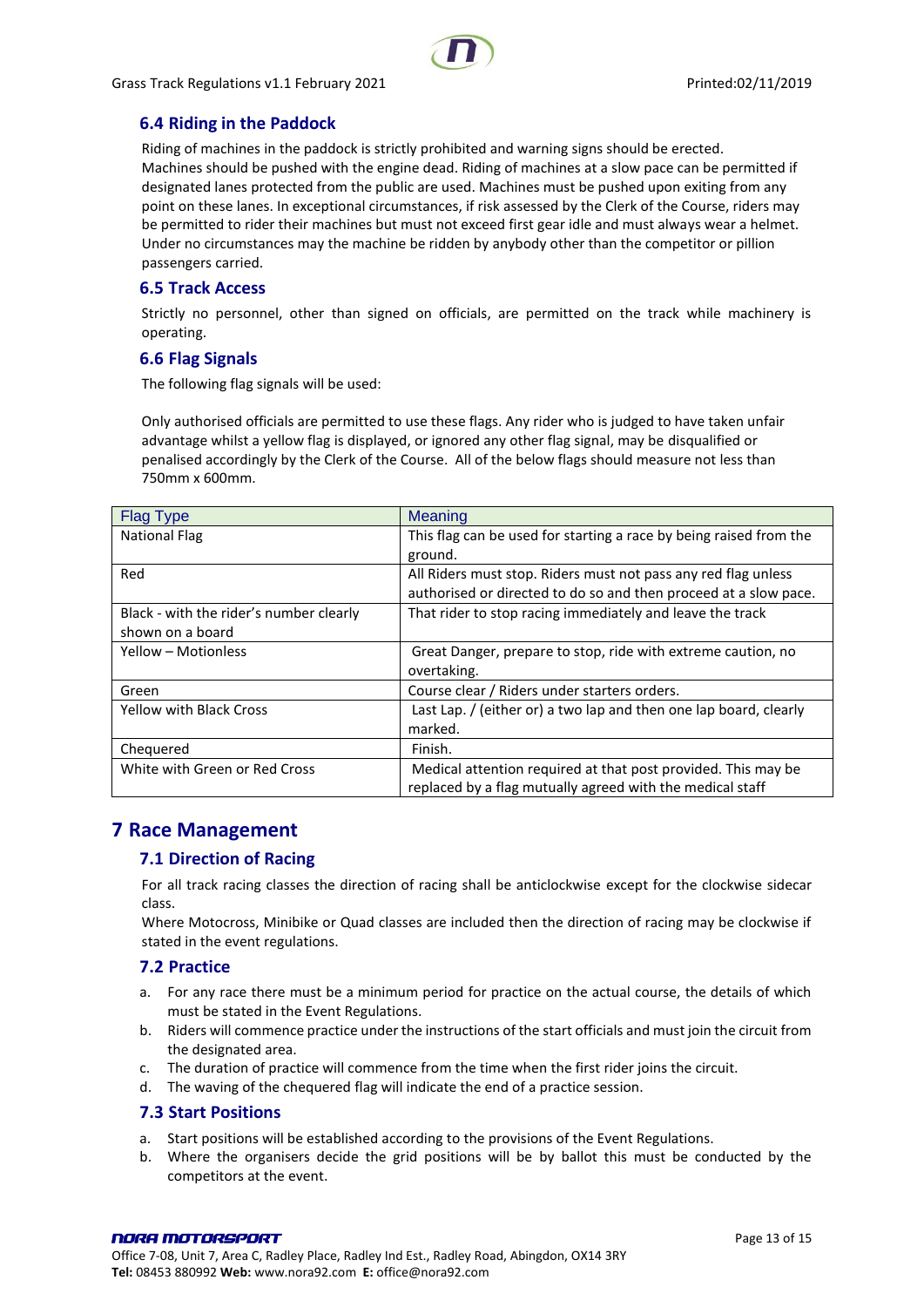# <span id="page-13-0"></span>**7.4 Methods of Starting**

The following methods of starting a race may be used and shall be stated in the Event Regulations.

- a. The raising of the National flag
- b. Flyaway elastic start tapes.

## <span id="page-13-1"></span>**7.5 Start Delays**

- a. Riders are deemed to be under starter's orders when all of the riders are called to the start line, signified by the raising of a green flag.
- b. No persons will be allowed in the start area once riders have come under orders at the start line, except riders, passengers and authorised officials.
- c. Once the riders are under starter's orders, the start procedure should not commence until the circuit is clear, signified by the lowering of the green flag.
- d. Any rider not being ready to start within two minutes of coming under starters orders will be penalised.

#### <span id="page-13-2"></span>**7.6 False Starts**

a. All false starts shall be indicated by the waving of a red flag, all riders will have to go back to the starting area and await announcements regarding the restart. Any rider deemed to have caused a false start either by the Clerk of the Course or the Start Line Judge will be penalised.

## <span id="page-13-3"></span>**7.7 Stopping a Race**

- a. If a race is stopped prior to ¾ of a fourlap race or ⅔of a six lap race, the race shall be re-run if conditions and time permits.
- b. After this distance the race result shall be declared on the last completed lap.
- c. Any rider being the cause of a stoppage will be disqualified from any results and may not compete in any re-run, unless their actions were in the interest of safety.

#### <span id="page-13-4"></span>**7.8 Finish of Race**

- a. The chequered flag will be displayed as the winner crosses the finish control line and will be kept flying until the last riders finish the lap.
- b. No rider will be allowed to start a fresh lap after the chequered flag has been displayed.
- c. Riders crossing the finish control line will be flagged off, their position being determined by the number of laps each has completed, those riders who complete a similar number of laps having their positions determined by the order in which they finish.
- d. Only riders passing the chequered flag at the finish control line and after completion of a minimum 3 laps of a four lap race and 4 laps of a six lap race will be declared as finishers, unless otherwise stated in the event regulations.

## <span id="page-13-5"></span>**7.9 Race Results**

- a. If the results are to be decided on points, the points allocation must be clearly defined in the Event Regulations.
- b. Should a tie occur on an overall result the highest position in the final leg will determine the final order.
- c. All results are provisional until protest and appeal times have elapsed.

## <span id="page-13-6"></span>**7.10 Change of Machine**

A change of machine may be permitted provided that prior notification is made to the Clerk of the Course before the race in which the change is to take place. The same machine must be used throughout any one race.

## <span id="page-13-7"></span>**7.11 Change of Sidecar Passenger**

- a. The only reason to change a passenger is injury and only one change per event will be allowed.
- b. The passenger must sign on, have the correct licence, and complete a sighting lap.
- c. Application for a change must be in writing to the Clerk of the Course before the start of a race or practice session.
- d. The final decision will be left with the Clerk of the Course.

## <span id="page-13-8"></span>**7.12 Outside Assistance**

a. If during a race a rider and/or passenger receives outside assistance other than that provided by the Organisers for the removal of himself or his machine from the course in the interests of safety, that rider may be disqualified or penalised.